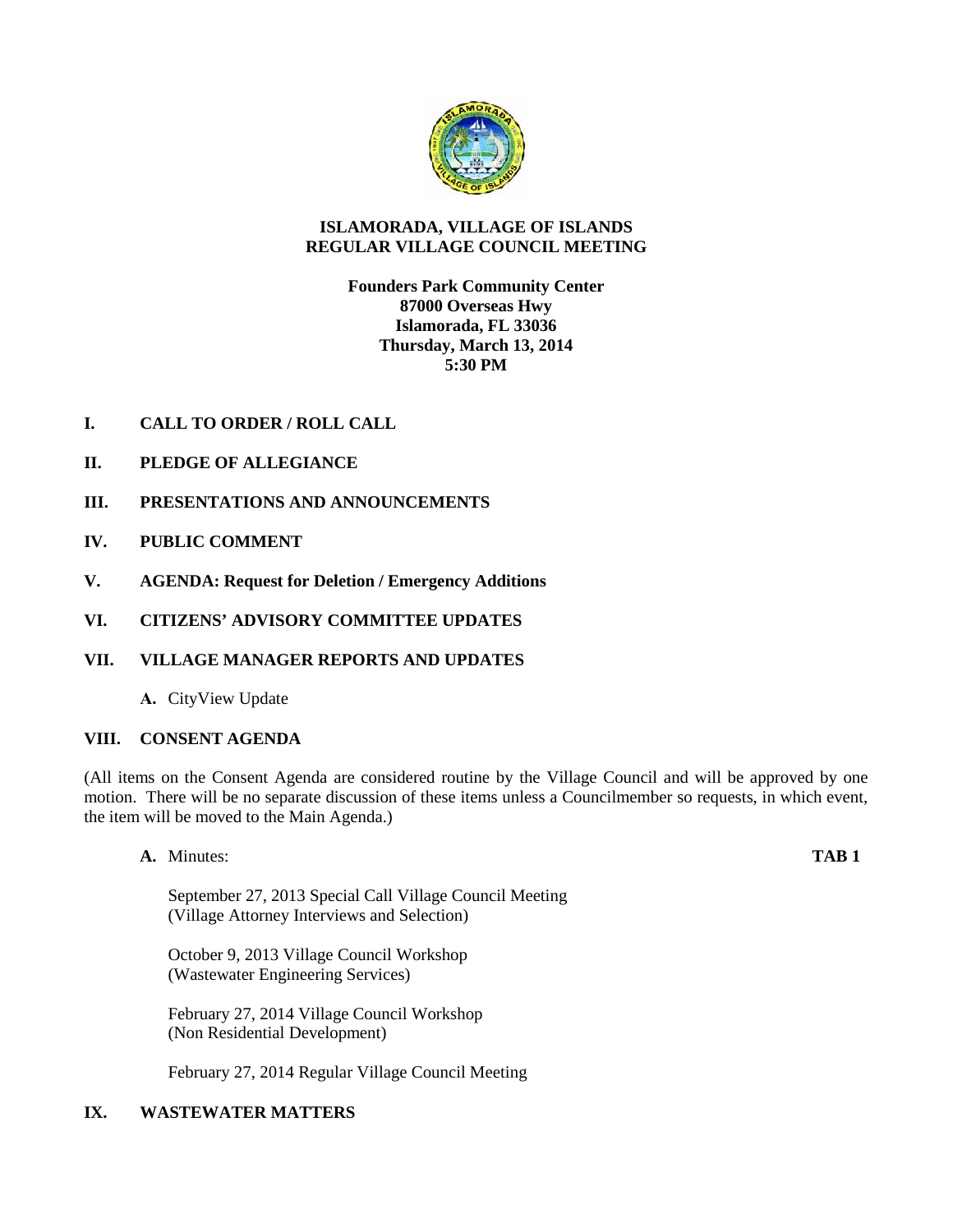**A.** Wastewater Project Update

#### **X. ORDINANCES**

**A.** Second Reading – Ordinance Amending the Comprehensive Plan Policy 1-3.1.1 Establish a **TAB 2** Building Permit Allocation System (BPAS) by Increasing the Non-Residential Square Footage Allocation

**AN ORDINANCE OF ISLAMORADA, VILLAGE OF ISLANDS, FLORIDA, AMENDING POLICY 1-3.1.1 "ESTABLISH A BUILDING PERMIT ALLOCATION SYSTEM (BPAS)" OF THE VILLAGE COMPREHENSIVE PLAN REGARDING THE ALLOCATION OF NONRESIDENTIAL FLOOR AREA; PROVIDING FOR THE TRANSMITTAL OF THIS ORDINANCE TO THE STATE DEPARTMENT OF ECONOMIC OPPORTUNITY; AND PROVIDING FOR SEVERABILITY; AND PROVIDING FOR AN EFFECTIVE DATE UPON APPROVAL OF THIS ORDINANCE BY THE STATE DEPARTMENT OF ECONOMIC OPPORTUNITY**

#### **XI. QUASI-JUDICIAL**

#### **XII. RESOLUTIONS**

**A.** Historic Designation for Fortress Investments, Inc. **TAB 3**

**A RESOLUTION OF THE VILLAGE COUNCIL OF ISLAMORADA, VILLAGE OF ISLANDS, FLORIDA, CONSIDERING THE REQUEST BY FORTRESS INVESTMENTS, INC. FOR A HISTORIC DESIGNATION OF THE STRUCTURE LOCALLY KNOWN AS "TREASURE VILLAGE" ON THE PROPERTY LOCATED AT 86729 OLD HIGHWAY WITHIN THE HIGHWAY COMMERCIAL (HC) ZONING DISTRICT, LEGALLY DESCRIBED AS PART OF MCKEES MUSEUM OF SUNKEN TREASURES INC TRACT, TREASURE HARBOR SUBDIVISION SECTION 1, ISLAND OF PLANTATION KEY, MONROE COUNTY, FLORIDA; AND PROVIDING FOR AN EFFECTIVE DATE**

**B.** Proposed Resolution Establishing an Ad Hoc Community Character Task Force **TAB 4**

**A RESOLUTION OF THE VILLAGE COUNCIL OF ISLAMORADA, VILLAGE OF ISLANDS, FLORIDA, ESTABLISHING AN AD HOC COMMUNITY CHARACTER TASK FORCE; PROVIDING FOR TERM AND COMPOSITION OF THE TASK FORCE; PROVIDING FOR MEETINGS AND DISQUALIFICATION OF MEMBERS; PROVIDING FOR STAFF PARTICIPATION; PROVIDING FOR GOALS AND OBJECTIVES; PROVIDING FOR DUTIES AND RESPONSIBILITIES; PROVIDING FOR DISSOLUTION; AND PROVIDING FOR AN EFFECTIVE DATE**

**C.** Approval of the Residential Building Permit Allocation System Ranking and Awards **TAB 5** Quarter 1, 2014